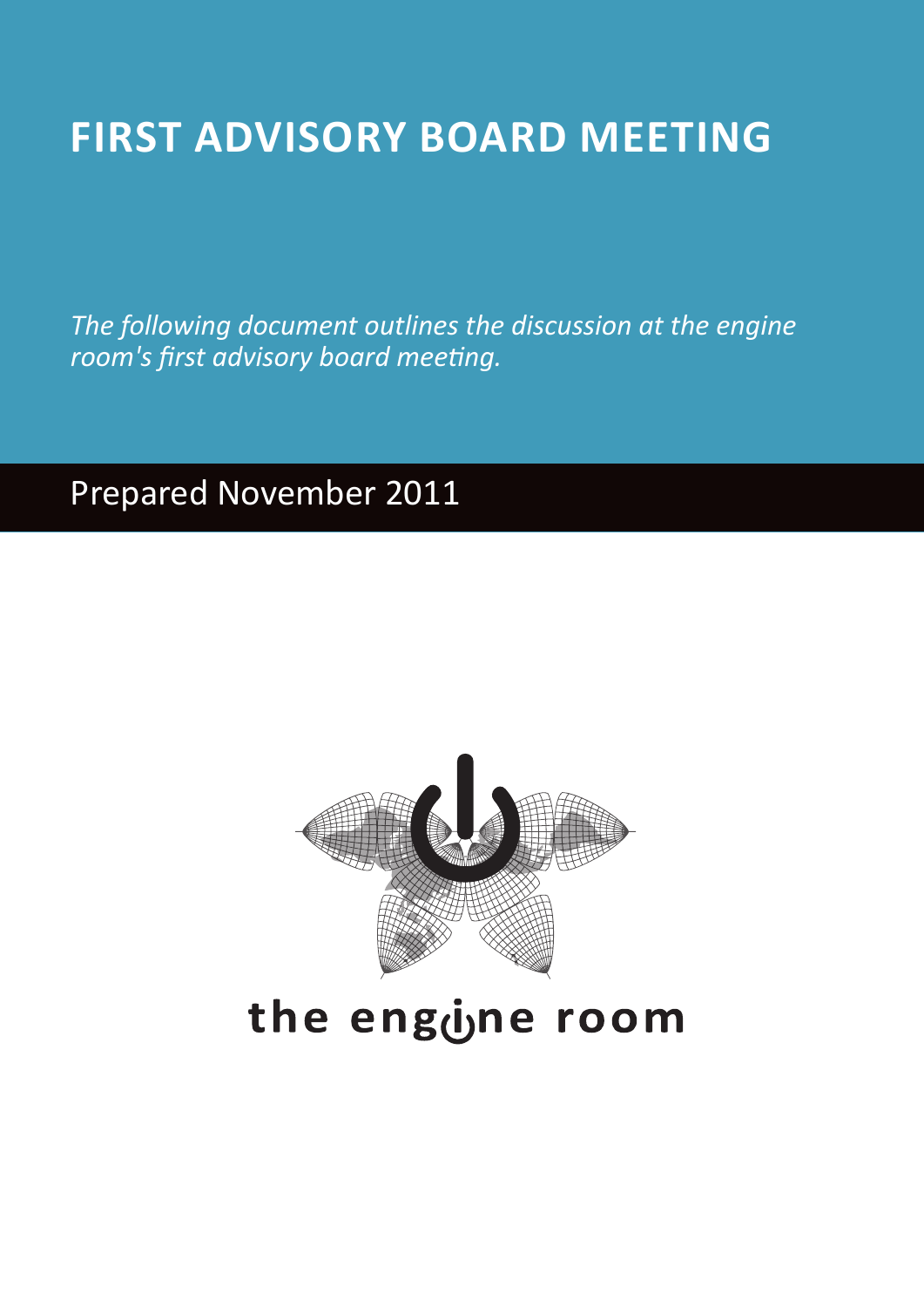## **Introduction**

As the events of 2011 made clear, individuals have unprecedented potential to build inclusive and powerful issue-based advocacy campaigns. This is in no small part due to the increased availability of new, digital tools that are playing a role in transforming peer-to-peer communications.

From Occupy to the Arab Spring, however, the year's unprecedented degree of digital advocacy has also highlighted perils associated with this new potential. Advocates must be equipped with the skill sets necessary to use digital media as safely and effectively as possible.

Fortunately, a strong community dedicated to connecting advocates with these skill sets is already in place. The engine room is a new organization dedicated to strengthening this community through a combination of applied research and strategic services. In order to ensure that the engine room's work is demand driven, a carefully selected board of advisors was convened and met for the first time in San Francisco at the end of October.

Board meeting attendees were asked to consider gaps in the field and to outline the most valuable ways in which a new organization like ours could join them - complementing their work without sapping their resources. The meeting highlighted critical questions and needs regarding the current landscape for support digital advocacy.

## **WHO ATTENDED?**

*Kristin Antin, New Tactics in Human Rights* **Brian Conley, Small World News** *Eva Galperin, Electronic Frontier Foundation* **Sam Gregory, WITNESS Allen Gunn, Aspiration Tech** *Perek Holiday, The Guardian Project* 

**Emily Jacobi, Digital Democracy Bryan Nunez, WITNESS** *Brett Solomon, Access* Katrin Verclas, MobileActive.org **Chris Walker, Internews** *Jilian York, Electronic Frontier Foundation* 

# **WHAT WAS DISCUSSED?**

Discussion topics were chosen and prioritized by participants. Meeting facilitator Allen Gunn asked attendees to write down questions and concerns regarding the engine room initiative. This feedback was then organized according to topic and posted on a whiteboard for the group to browse and arrange according to priority.

The topic of discussion most important to attendees concerned a review of the existing ecosystem for supporting digital advocates. In addition, the group was concerned with questions surrounding how the engine room should bring new members into the community that it is building, besides those already in the room, and how it should govern this community - both in terms of vetting new participants and new training curriculum and programming.

All discussion topics raised at the meeting are presented in the diagram below.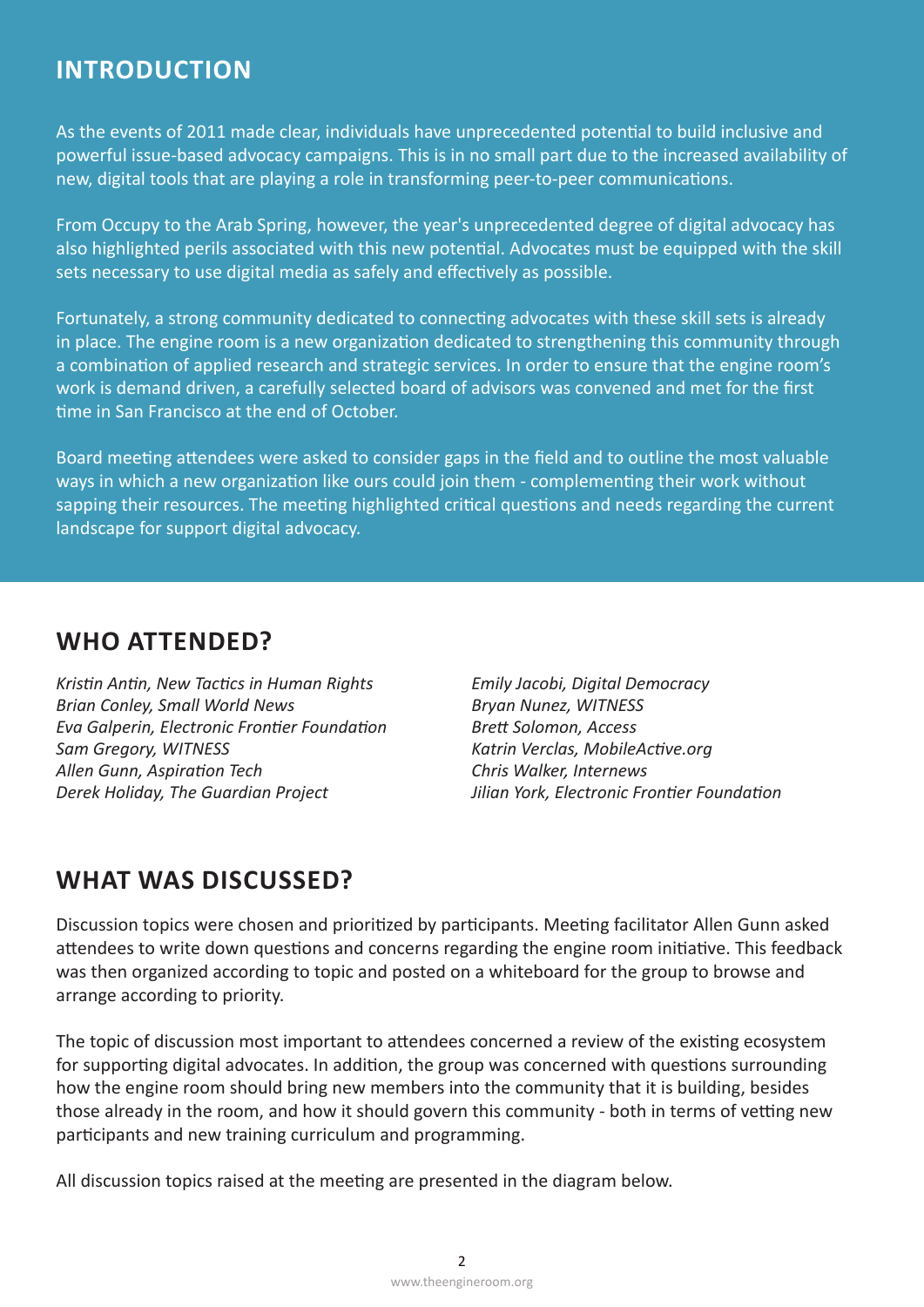|                                                                                               |                                                            |                                                                             | assumptions<br>account for<br>on the<br>Advisory<br>hidden<br>How do we<br>Board?      | organization<br>helpful?<br>be most<br>How can my                                 | Who should be<br>that isn't?<br>in this room                                                   | <b>Advisors</b>                                     |
|-----------------------------------------------------------------------------------------------|------------------------------------------------------------|-----------------------------------------------------------------------------|----------------------------------------------------------------------------------------|-----------------------------------------------------------------------------------|------------------------------------------------------------------------------------------------|-----------------------------------------------------|
|                                                                                               |                                                            |                                                                             | determine<br>do we<br>Orgs to work<br>what other<br>with?<br>How in future             | for partners?<br>Expectations                                                     | crgs?<br>or intl partner<br>demographicf<br>target<br>What's our                               | Partners                                            |
|                                                                                               |                                                            |                                                                             | address low<br>users?<br>bandwidth<br><b>How will be</b>                               | know it exists?<br>How will people                                                | multilingual?<br>project<br>make the<br>How will we                                            | Accessibility                                       |
| bad" ehick the "bad<br>network? Can<br>into the<br>decide who gets<br>ones" out?<br>How do we | aggregator of<br>tools?<br>builder or an<br>Are you a tool | mobile?<br>based or role for<br>Primarily web                               | vision?<br>online platform<br>fit into larger<br>How does the                          | source is it?<br>How open                                                         | of some kind?<br>content policy<br>Will we have a                                              | <u>Platform</u>                                     |
|                                                                                               |                                                            |                                                                             | similar<br>different from<br>organizations?<br>How is er                               | collaboration?<br>versus<br>Competition                                           | already a<br>that does this?<br>organization<br>platform or<br>Is there                        | <b>Redundancy</b>                                   |
|                                                                                               | user scenarios<br>Please list 10                           | encouraged to<br>people be<br>participate?<br>How will                      | groups?<br>underserved<br>priorities or<br>Who are the                                 | platform?<br>use this<br>intl advocates<br><b>Mhy would</b>                       | groups are<br><b>Which</b><br>underserved?<br>between these<br>relationships                   | Audiences                                           |
|                                                                                               |                                                            | specific<br>there be a<br>atic focus?<br>geographic/them<br>Is there/should | to the activist?<br>of engine room<br>What is the value                                | audiences<br>technologists?<br>advocates,<br>Are there<br>trainers, and<br>beyond | good at?<br>good at /not<br>What are you                                                       | Audiences<br>$(\overline{\mathrm{con}^{\prime} t})$ |
|                                                                                               |                                                            |                                                                             | activists<br>about<br>aggregate<br>idea to<br>online?<br>Isn't it a bad<br>information | security on<br>ensure<br>the platform?<br>How will we                             | and/or<br>addresses?<br><i>consparency</i><br>pseudonyms<br>portal<br>users select<br>Can/must | Security                                            |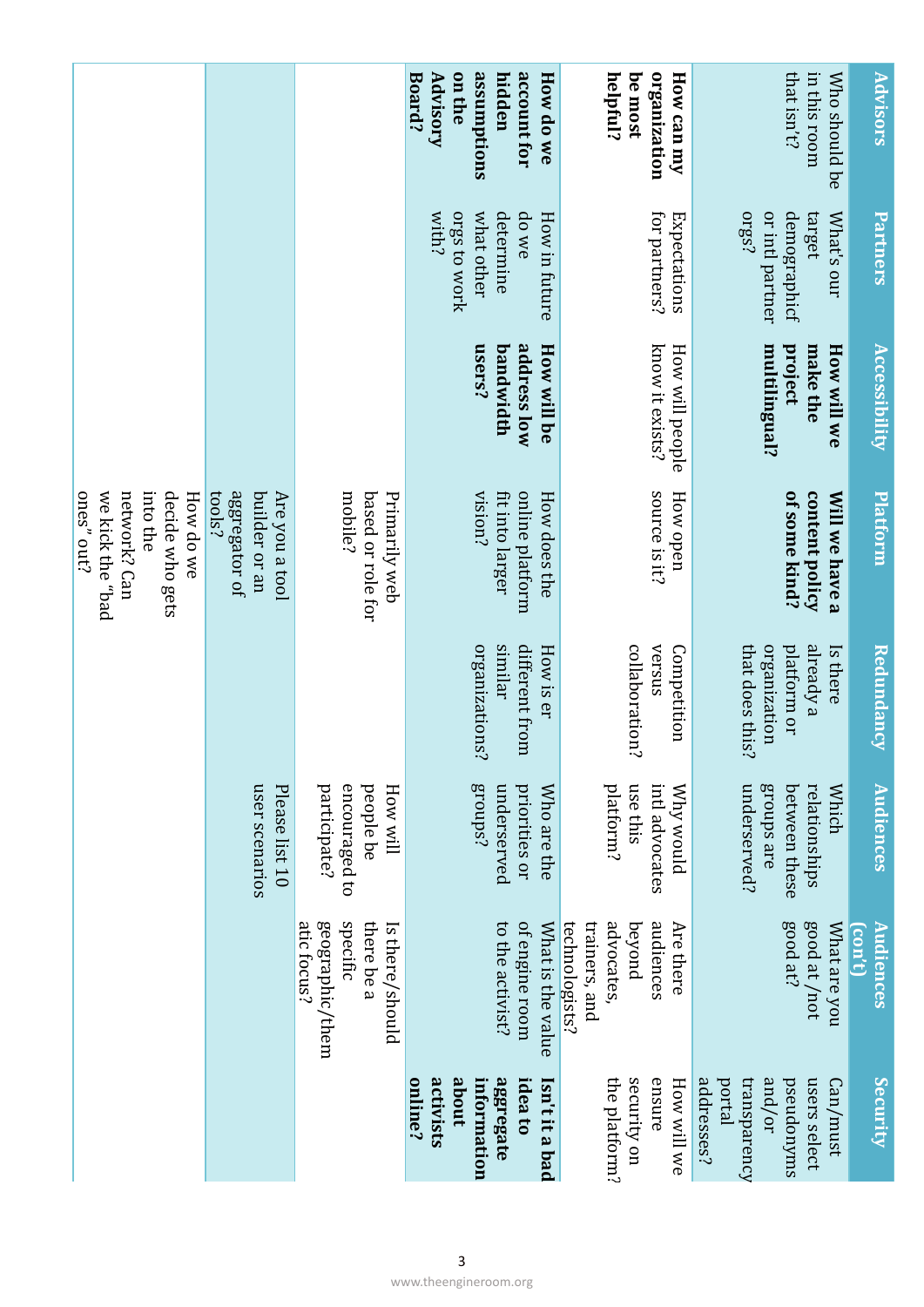#### *Digital Global Supporting for Ecosystem Existing the is What 1. ?Advocates*

The discussion concerning the current landscape of support organizations and networks was structured according to the engine room's three primary audiences.

#### **Training and Field-Building Organizations**

Training and field-building organizations struggle to effectively collaborate with one another in part because it is difficult to understand who is doing what and when. For example, individuals - including those in attendance - tend to wear different hats according to time and context. The engine room must identify a safe way to understand and distribute information regarding who has trainings scheduled where and when, so that such efforts can be supported by the larger community, ensuring their sustainability and impact.

In order to arrive at a clearer understanding of how the engine room will partner with training and field-building organizations, it should begin with pilot projects in tandem with organizations on our board. The engine room should explore opportunities to support and strengthen training and capacity-<br>development activities.

The following can improve the impact and sustainability of organizational trainings:

- Designing and implementing a uniform, comparable entry and exit survey for training ;participants
- Coordinating training follow up;
- Designing and implementing a uniform research framework for monitoring and evaluation services;
- Providing consultations based on anonymized\*, holistic understanding of the space;
- Producing reports which document this impact;
- And providing use cases that can be sent to donors and new clients.

*.anonymous or private acquire we information the keep to option the have will with partner we organizations Training\**

*Next step for the engine room: Create a comprehensive list of organizations and* individuals who share our mission, poll them about their work, plans and needs *including what a partnership with the engine room would look like logistically - and make this information public and anonymized when appropriate.* 

#### *Advocates Citizen*

There is an insufficient understanding of how would-be digital advocates choose new tools to embed into their campaigns, as well as how they are learning the most effective and safest ways to use these building organizations and those individual citizen advocates towards which our efforts are targeted are new tools. Board members agreed that the channels of communication between training and field-.insufficient

How can the engine room improve this channel of communication? The first step should be to conduct a rigorous, global assessment of the needs on the ground. Meeting participants suggested that the engine room deploy a survey instrument that: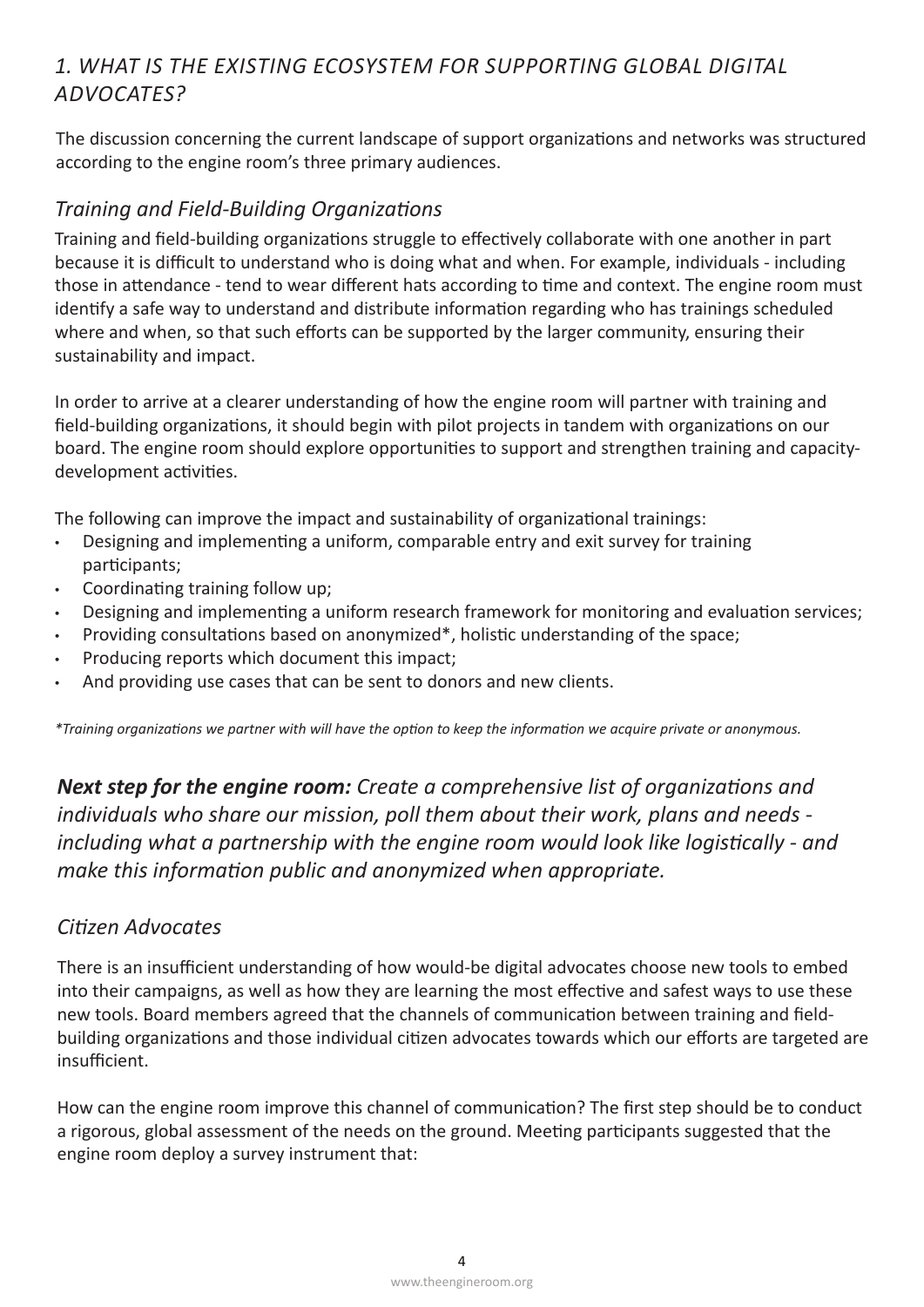- Doubles as an application process for involvement in the engine room;
- Begins by approaching those advocates who frequent the "conference circuit" and are thus easiest to identify - and moves outwards;
- . Doesn't ask questions that trend towards "what don't you know about...? "
- ighthe informed by real time feedback to ensure that the information acquired can inform the programming of all members of the er community;
- Defines a continuum between the need for privacy and the wish for convenience as part of our definition of "user needs"
- Works towards a risk assessment for citizen advocates based on predominant tools and surveillance practices;
- Structures questions as weighted choices for example: "rank these five services."

This research should also recognize that by working with some organizations, we may be preventing ourselves from working with others which would skew our results. To mitigate this, board members expressed willingness to bring individuals that they work with to the table in order to ensure that as many local organizations are represented and involved in the process of survey deployment.

#### *Next step for the engine room: Conduct a global needs assessment to better understand citizen advocates' use of digital tools.*

#### *Technologists*

In order to identify how the engine room can best support the work of technologists developing tools that can be used in advocacy, we must assess how these technologists are currently identifying new users and documenting successful use cases. Preliminary feedback from meeting attendees suggests that new tools are unnecessarily harder to use in part because of insufficient channels of communication between developers and users. As one board member put it, "a whole community of hackers want to build useful tools for people, but they constantly reinvent the tools...everybody wants to be the hero," suggesting that tool development too often occurs in a bubble, without sufficient iterations based on what is already available and contemporaneous use cases.

*Next step for the engine room: As with the other two audiences, the next step consists of gathering information about current outreach efforts of tool developers in order to inform engine room services.*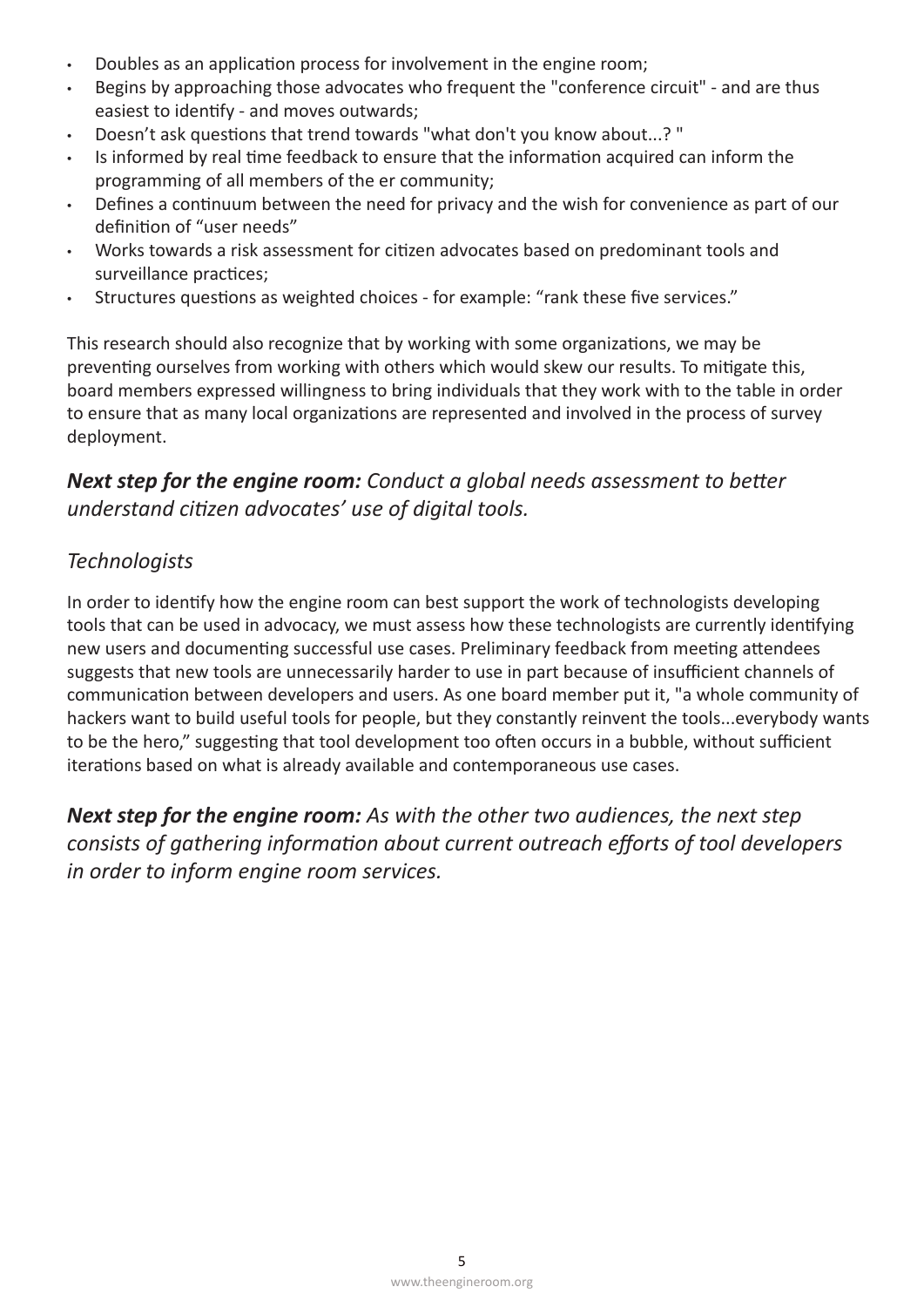#### *building are we Community the Governing 2.*

In building a community of support for citizen advocates, we are faced with foundational questions regarding how to decide which organizations we directly engage with, and which training curriculum and programming we work with and promote. The engine room advisory board's ideas for determining inclusion criteria included:

- Recommendations from trusted community members
- Fig. and committee model in which committees constitute a mix of advisors, staff, and community members based on expertise (for example, security content will be audited by neutral advisors with security expertise)
- Criteria developed by advisors, following categorizations such as nonviolence, partisanship, funding and legal status

*Next step for the engine room: the engine room will build committees onto its board, and give these committees responsibility to vet content and community members. Our board will be consulted for suggestions with regard to committee .members*

# **MANDATE AND UPCOMING ACTIVITIES**

Discussions that took place during the engine room's first meeting emphasized our initial value added for the community, which is to gather knowledge from the ground that will inform training efforts and tool-building. With this in mind, our next steps are as follows:

- . Conduct a global needs assessment of citizen advocates' use of digital tools.
- Create a comprehensive list of organizations and individuals who share our mission, poll them about their work, plans and needs - including what a partnership with the engine room would look like logistically - and make this information public and anonymized when appropriate.
- Work with tool developers on our board to better understand their current outreach efforts and processes for informing tool development with user needs
- Consult advisors regarding additions to board and make additions with topic and expertise focused committees in mind

This information acquisition will inform our larger mandate of:

- **Making existing training and field-building efforts more effective by matching activists to tailored** expertise and providing follow-up and monitoring and evaluation services;
- **Making tools more amenable to people who use them by improving channels of communication between technologists and users.**

The engine room will engage this mandate through a combination of **applied research** and strategic services. These strategic services will likely be buttressed by an online platform to support effective online training. The results of these pilot projects in the field will inform a detailed outline of what the engine room strategic services can provide to each user group; this outline will be shared with the engine room advisory board. The development of the engine room's secure platform to support effective online training and capacity building will also be informed by pilot projects.